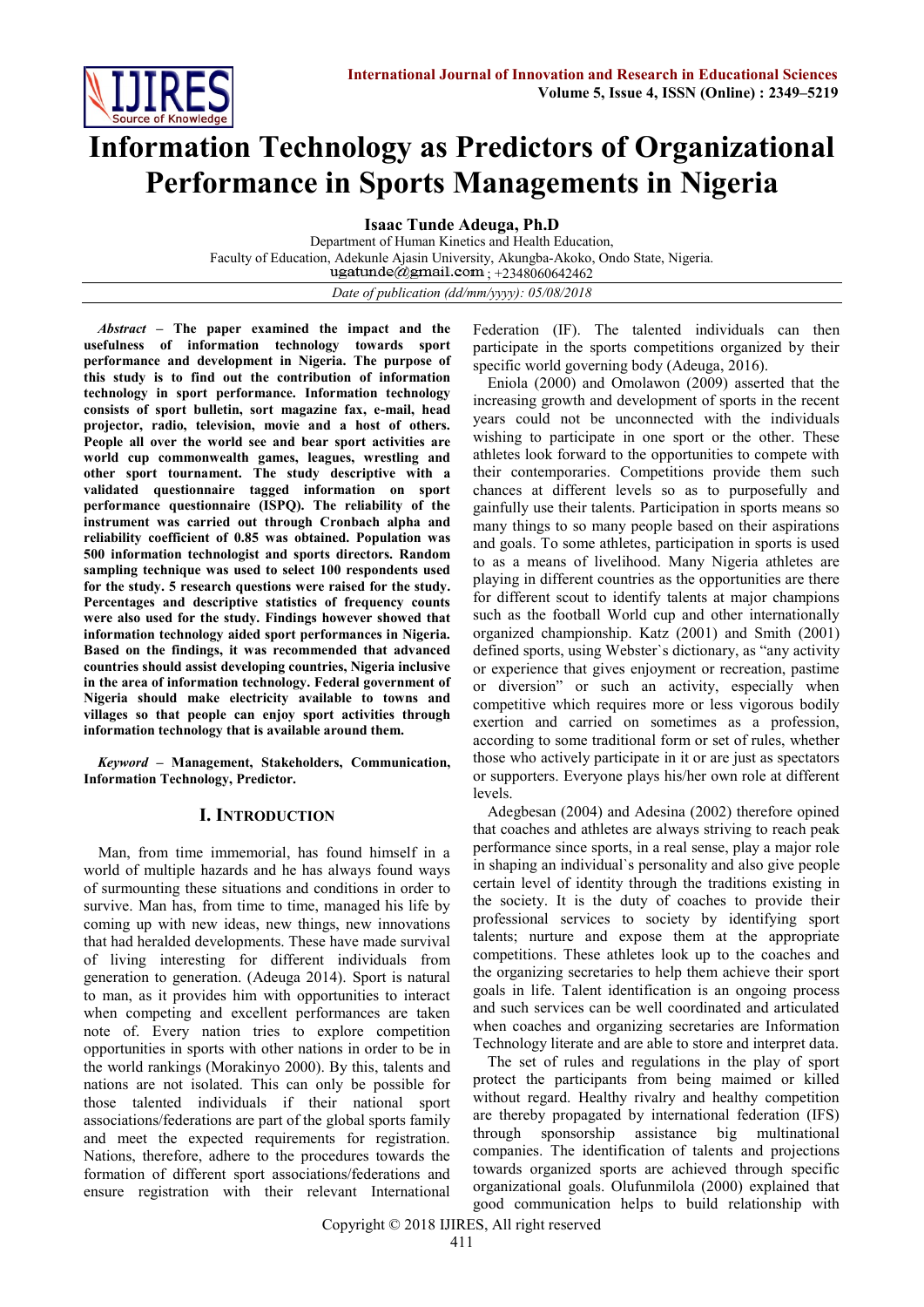

facilitates achievements of goals. The performances of sport organizations are evaluated from their successes or failures at competitions. Sports organizations exist through the production of products known as the athletes and provide services referred to as competitions. In the opinions of Covell, Walker, Siciliano and Hess (2003), they stated that through the work of an organization is divided among separated units or departments, coordination is essential in ensuring that the work done within each unit is consistent with the overall goals of the sport organization.

The management of human and material resources in a sports organization has to coordinated in a sport organization has to be coordinated and controlled by a manager. Fasan (2004) and Lathin (2001) saw sports management as the activities that are intended toward the development of sports in general and carried out by specific people trained in the administration of sports. Cole (1996) used Fayol`s definition that "to manage is to forecast and plan, to organize, to command, to coordinate and to control". This fall in line with the roles a manager in sport performs.

A sports manager must also be able to communicate effectively with coaches, athletes and other stakeholders on different sporting events and make sure such events are available to all. He should use different mediums of communication and be versatile in using various communication pathways. Communication, these days can only be effective and disseminated appropriately with the assistance of modern information technology work systems. A work system according to Adeuga (2014) and Alter (2002) is that in which human participants and/ or machine perform a business process using information technology and other resources to produce products and or services for internal or external customers. In developed countries, the organization of sports as an institution is becoming more complex as modern IT equipments are in wide use. As a result of the range of competitions being provided for in their annual calendar, UEFA Champions league football for example, highly trained and IT literate personnel is required.

In Nigeria, the National Sports Commission relates with the different stakeholders namely, the states sports councils, the ten sports Zonal headquarters, the tertiary institutions, the military and paramilitary and recognized bodies for a viable work system to provide them with talents. The administrative headquarters for most Federal ministries are in the Federal Capital Territory, Abuja. The operational headquarters for the most national associations/ Federations are in the National Stadium, Lagos.

#### **II. INFORMATION SYSTEMS USE IN SPORTS**

According to Isiguzo, (2002) it is defined as the creation and transmission of messages in clear and understandable manner to achieve certain purposes. Omolabi (1992), viewed communication as a process by which information is transferred from individuals to another so clearly that the meaning received is equivalent to those which initiators of the message intended. Information system is so much part of sports that the first event broadcast on radio was boxing match: The Dempsey – Carpentier flight on RCA`s WJZ in 1922 and that the first sport event broadcast on television was the 1936 Olympic Games in Berlin. The information system keeps changing through development and making life a lot easier and interesting.

The OIC (1991) identified the following methods of information systems that can be of assistance to all national sport bodies. A written: Writing communication system is the most accessible and effective in terms of the resources and the groups to be reached. It can be sent through facsimile or with computer through emails. They include memos, letters, bulletins, news letter, press release, electronic mail, B. Visual presentation, it includes posters, demonstrations, slides, overhead projector, T.V Video or movie presentation. Sports content is now king and drives huge audience around the internet all seeking the latest information on their favourites sport, team or player. Vast sums of money have been invested, in the last few years, into building huge sports internet portals with the belief that convergence between internet and television will generate huge financial windfalls in four or five years time (Lathin 2001).

### **III. STATEMENT OF THE PROBLEM**

Information provides knowledge and knowledge is power. It provides for an individual, an array of things happening around him/her in this non-static world. Sport has been the major tool that unites individuals, communities, nations and the world at large. The whole world is moving towards information technology literacy and Nigeria as a developing country should be part of this development. National sport federation need to create and maintain an image of competence, seriousness and unified level of professionalism using information technology equipment.

Despite the great advantages in using information technology devices, it is pertinent to state that many national and state sport associations are not yet using the computer effectively to store information and for the competitions they organize.

## **IV. PURPOSE OF THE STUDY**

The purpose of the study is to examine the use of IT as predictor of organizational performance in sport management and to find out whether the use of IT can influence performance and promote effectiveness in sport management.

## **V. RESEARCH QUESTIONS**

Will Information Technology equipment be a predictor of organizational performance in sport management in Nigeria?

Will National Sports policy use of information technology be a predictor of organization performance in sport management in Nigeria?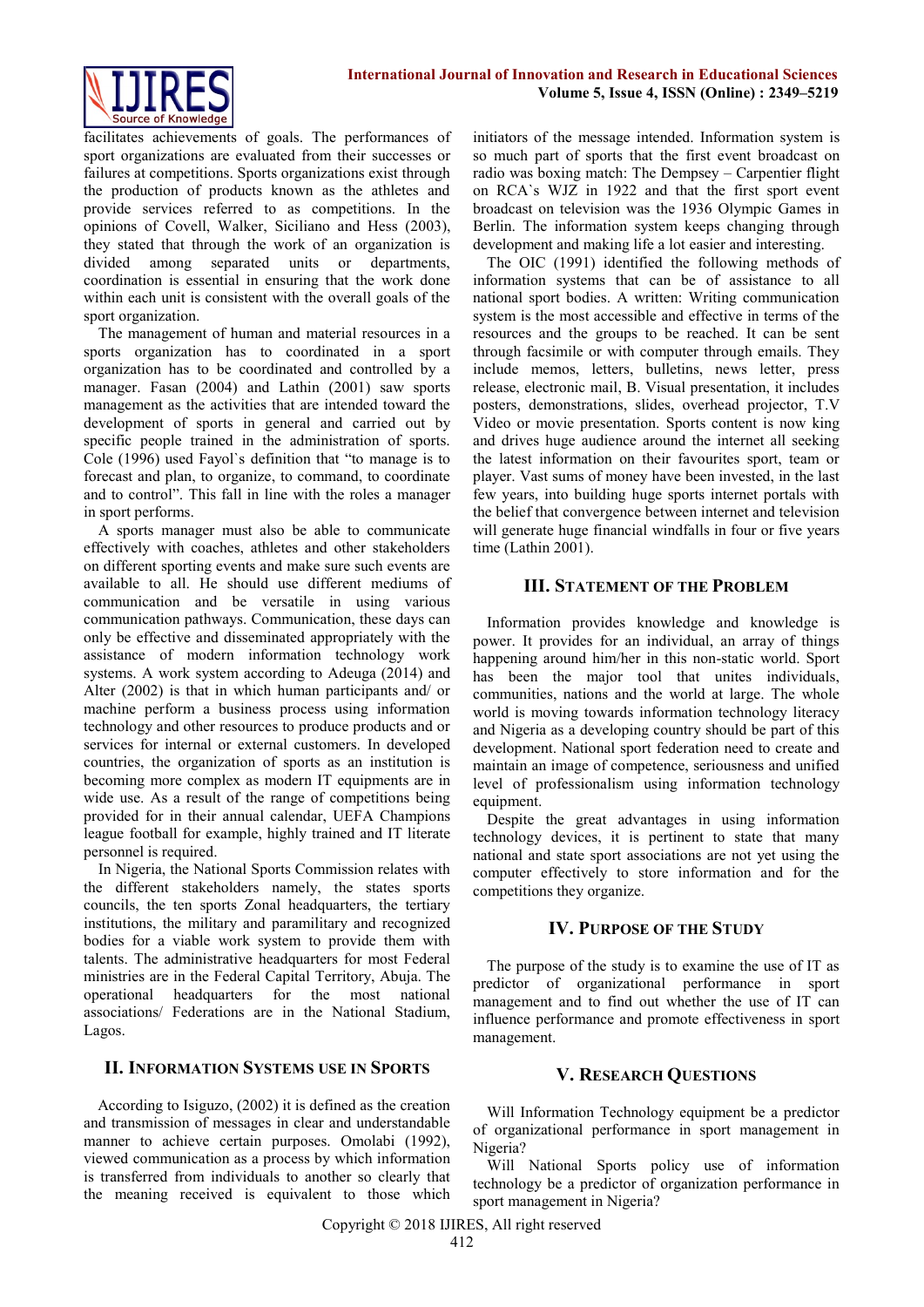

Will training of information technology personnel be a predictor of organization performance in sport management in Nigeria?

Will knowledge of information officers personnel be a predictor of organizational performance in sport management in Nigeria?

Will communication between the sport shareholders through the use of information technology be a predictor of organizational performance in sport management in Nigeria?

#### **VI. SIGNIFICANCE OF THE STUDY**

This study is significant because some of the findings may be of immense benefits to National associations at the National sport commission and other sport bodies when the effects of IT on the organization of sports and services provided are made clear. The findings may also give an insight into some of the problems faced by state and national associations/federations. It may also assist the sport bodies up to date, efficient and effective in their administrative performance.

This finding of this study may further stimulate research in sport technology as found in different spheres of human endeavours for efficiency and professional ethics.

#### **VII. RESEARCH METHODOLOGY**

The researchers adapted descriptive survey design as recommended by Whawo (2010) and Osuala (2011) for studies aimed at exploring opinions of a given population on existing practices and conditions. The target population for the study consisted of all information technologists and all sport directors in Nigeria. Fifty (50) information technologists and 50 fifty (50) sports directors were used as sample for the study through simple random sampling method. The research instrument used for the study was self-developed questionnaire titled "Information Technology on Sports Performance Questionnaire" (ITSPQ). The reliability of the instrument was carried out through cronbach alpha and reliability coefficient of 0.85r was obtained. Each questionnaire contains both sections A and B. Section A elicited questions on demographic data such as sex, age and qualifications while section B elicited information on prediction of Information Technology toward sport performance and management.

#### **VIII. RESULT AND DISCUSSION**

The instrument was given to the concerned personally by the researcher with the help of his research assistant and collected back. The data were analyzed using descriptive statistics of frequency counts and percentages.

| <b>ITEM</b>                                                                                                                  | YES | $\frac{0}{0}$ | NΟ | $\frac{0}{0}$ |
|------------------------------------------------------------------------------------------------------------------------------|-----|---------------|----|---------------|
| Will information technology<br>equipment be a predictor of<br>organization performance in<br>sport management in<br>Nigeria? | 56  | 56%           | 44 | 44%           |

| 2              | Will National sports policy<br>use of information<br>technology be a predictor of<br>organizational performance<br>in sport management in<br>Nigeria                                       | 52 | 52% | 48 | 48% |
|----------------|--------------------------------------------------------------------------------------------------------------------------------------------------------------------------------------------|----|-----|----|-----|
| 3              | Will training of information<br>technology personnel be a<br>predictor of organizational<br>performance in sport<br>management in Nigeria?                                                 | 60 | 60% | 40 | 40% |
| $\overline{4}$ | Will knowledge of<br>information technology<br>officers be a predictor of<br>organizational performance<br>in sport management in<br>Nigeria?                                              | 72 | 72% | 28 | 28% |
| 5              | Will communication between<br>the sport shareholders<br>through the use of<br>information technology be a<br>predictor of organizational<br>performance in sport<br>management in Nigeria? | 55 | 55% | 45 | 45% |

#### **IX. DISCUSSION**

The analysis reflects that information technology has positive effects on sport performance and management in Nigeria.

This is surely obvious considering the enormous roles that information technology had played and still playing our contemporary world in sport alone but in all social life. 56% respondents in question one agreed that equipment information technology is a predictor of sport performance as well as management while 44% disagree. Question 2 indicates that 52 respondents agreed that National sport policy used information technology achieve success in sport performance while 48% respondents totally disagreed with the view.

Most of the respondents in questions three, and four approved that information technology is a panacea for sport performance and development in Nigeria. Question five

Finally, the last question reflects that information brought effective communication among sport stakeholders in Nigeria.

### **X. CONCLUSION AND RECOMMENDATIONS**

The researcher work vividly shows the use of information technology in promoting sport performance, development and awareness among sport directors, sport stakeholders, players and sport consumer (spectators). Through information technology such as television, radio, sport bulletin, newspapers, posters, video, movie, slides, overhead projector, memos letter, fax and email.

Information technology has manifested our real sport world. However it is also glaring that information technology spread the activities of sports to nearly every home in Nigeria and world at large.

Copyright © 2018 IJIRES, All right reserved